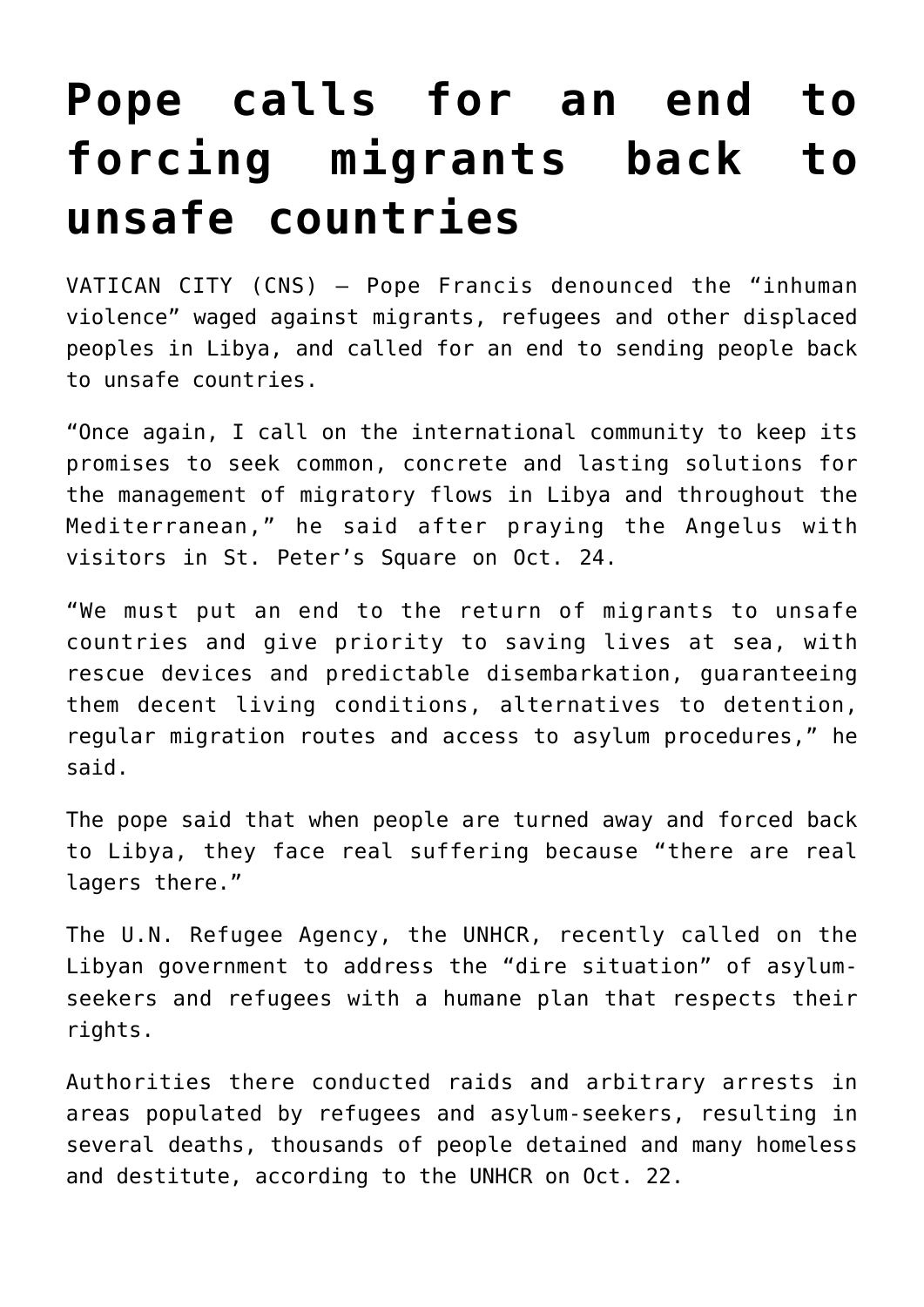Human Rights Watch and other rights activists have long criticized the extreme abuse waged against migrants by Libyan authorities.

However, it said the European Union, and Italy in particular, are complicit by financing and training the Libyan Coast Guard to intercept migrants in the Mediterranean as part of its "containment policy" to strictly limit migration into its borders.

By abdicating almost all responsibility for coordinating rescue operations at sea and by providing material and technical assistance to the Libyan forces, the EU and Italy contribute "significantly to the interception of migrants and asylum seekers and their subsequent detention in arbitrary, abusive detention in Libya," Human Rights Watch said in a 2019 report.

The increased interceptions and detentions have led to deteriorating conditions in Libyan detention centers, including "severe overcrowding, unsanitary conditions, malnutrition and lack of adequate health care" as well as evidence of violent abuse by guards, it said.

"Enabling the Libyan Coast Guard to intercept people in international waters and return them to cruel, inhuman or degrading treatment in Libya can constitute aiding or assisting in the commission of serious human rights violations," the Human Rights Watch report said.

In fact, an Italian ship's captain was recently found guilty of violating international laws that forbid the forced return of people to countries where they are at risk.

Giuseppe Sotgiu, who had handed over 101 migrants to the Libyan coast guard after rescuing them in the Mediterranean Sea in 2018, was given a one-year jail term by an Italian court in mid-October.